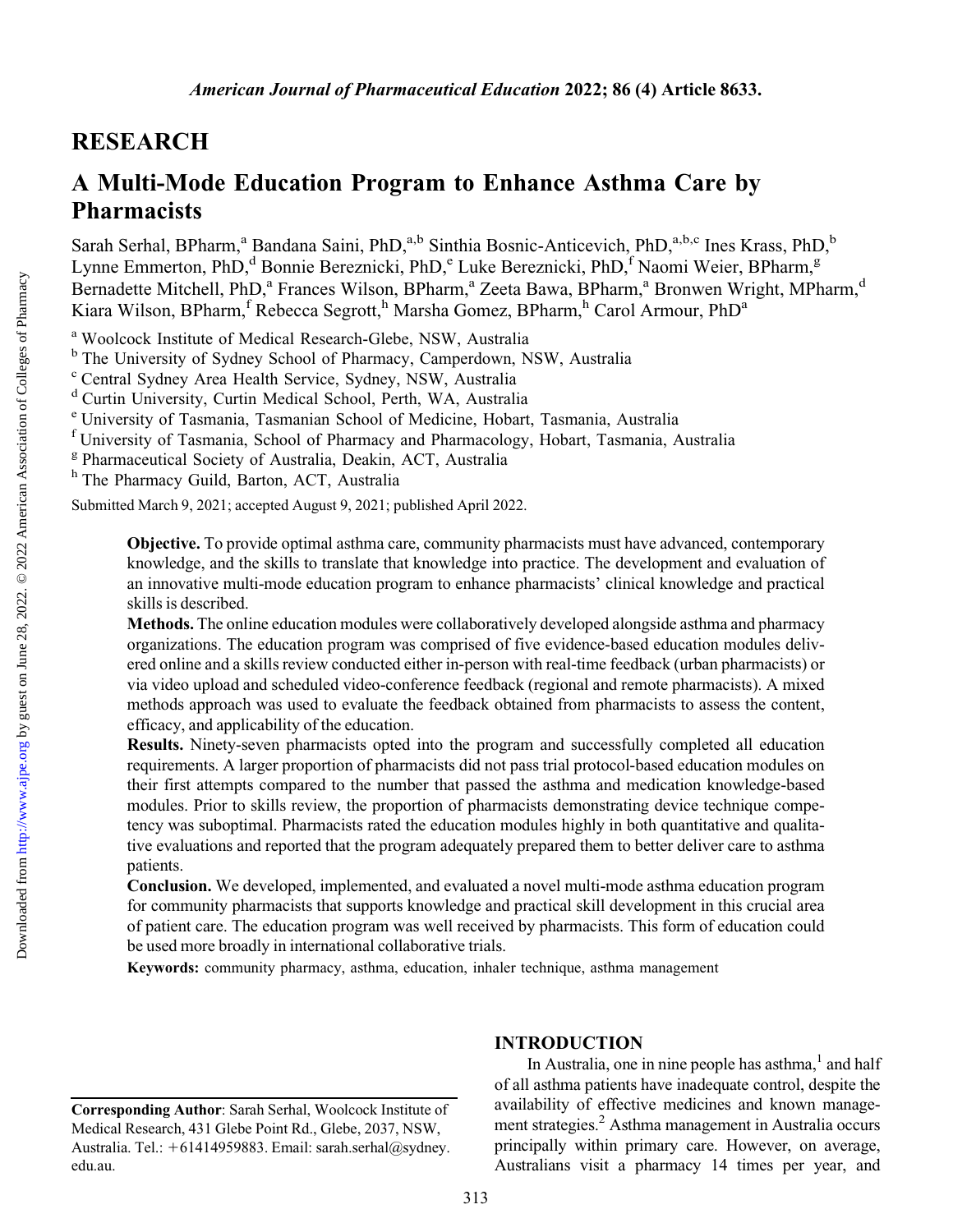Downloaded from http://www.ajpe.org by guest on June 28, 2022. © 2022 American Association of Colleges of Pharmacy by guest on June 28, 2022. © 2022 American Association of Colleges of Pharmacy <http://www.ajpe.org> Downloaded from

<span id="page-1-0"></span>pharmacies are the most frequented health care venue by patients with asthma, which places them at a potential epicenter for asthma management.<sup>3,4</sup> Upskilling the pharmacist workforce regarding asthma has been shown to have a significant impact on the clinical trajectory of patients with asthma within Australia and abroad.<sup>5-7</sup> Pharmacists have also recognized the need for further education in order to effectively deliver specialized asthma services.<sup>[8](#page-8-0)</sup> Historically, education to upskill pharmacists in special-ized clinical areas was delivered in face-to-face seminars,<sup>[9](#page-8-0)</sup> which were logistically challenging and costly for both organizers and participants, particularly participants in rural or remote areas. Geographical barriers to care are a serious concern in Australia, where approximately 20% of community pharmacies are located in regional or remote locations.<sup>10</sup> Although online education modules from professional pharmacy and asthma bodies are now available to healthcare professionals for asthma management, a limitation in these self-paced asynchronous learning models is the absence of real-time, objective physical skills assessment; specifically, the explanation and demonstration of asthma devices. Pharmacists receive asthma device training in pharmacy school; however, their skills may not be reassessed or updated after they enter practice. Without reinforcement and ongoing assessment, their skills may deteriorate.<sup>11</sup> Additionally, technological advances in drug delivery have seen the introduction of numerous devices in recent years, and competency in the use and demonstration of these devices is required for pharmacists to deliver optimal patient care.

Online platforms may provide a means to deliver efficient and cost-effective education and assessment that could facilitate not only distance learning but international programs. This study describes the development of a novel multi-mode education program that aims to enhance both pharmacists' clinical knowledge and practical skills in asthma management, assess pharmacists' performance, and provide end-user evaluation using a mixed-methods approach.

## METHODS

The education program was designed as part of a larger two-arm, multi-site, clustered, randomized implementation trial to compare asthma-related outcomes in patients receiving a specialized Pharmacy Asthma Service (PAS) with a comparator arm that received standard pharmacy care. This parent trial ran from July 2018 to February 2020 and was approved by the Human Research Ethics Committees of The University of Sydney, Curtin University, and The University of Tasmania.<sup>12</sup>

Pharmacists delivering the PAS were required to pass a multi-mode education program comprised of both theoretical and skills-based components to ensure they had the advanced clinical knowledge and skills required to deliver and comply with the PAS protocol (Figure 1). The comparator pharmacists required only protocol training.



Figure 1. A multi-mode educational program for pharmacists participating in the Pharmacy Asthma Service for patients in Australia.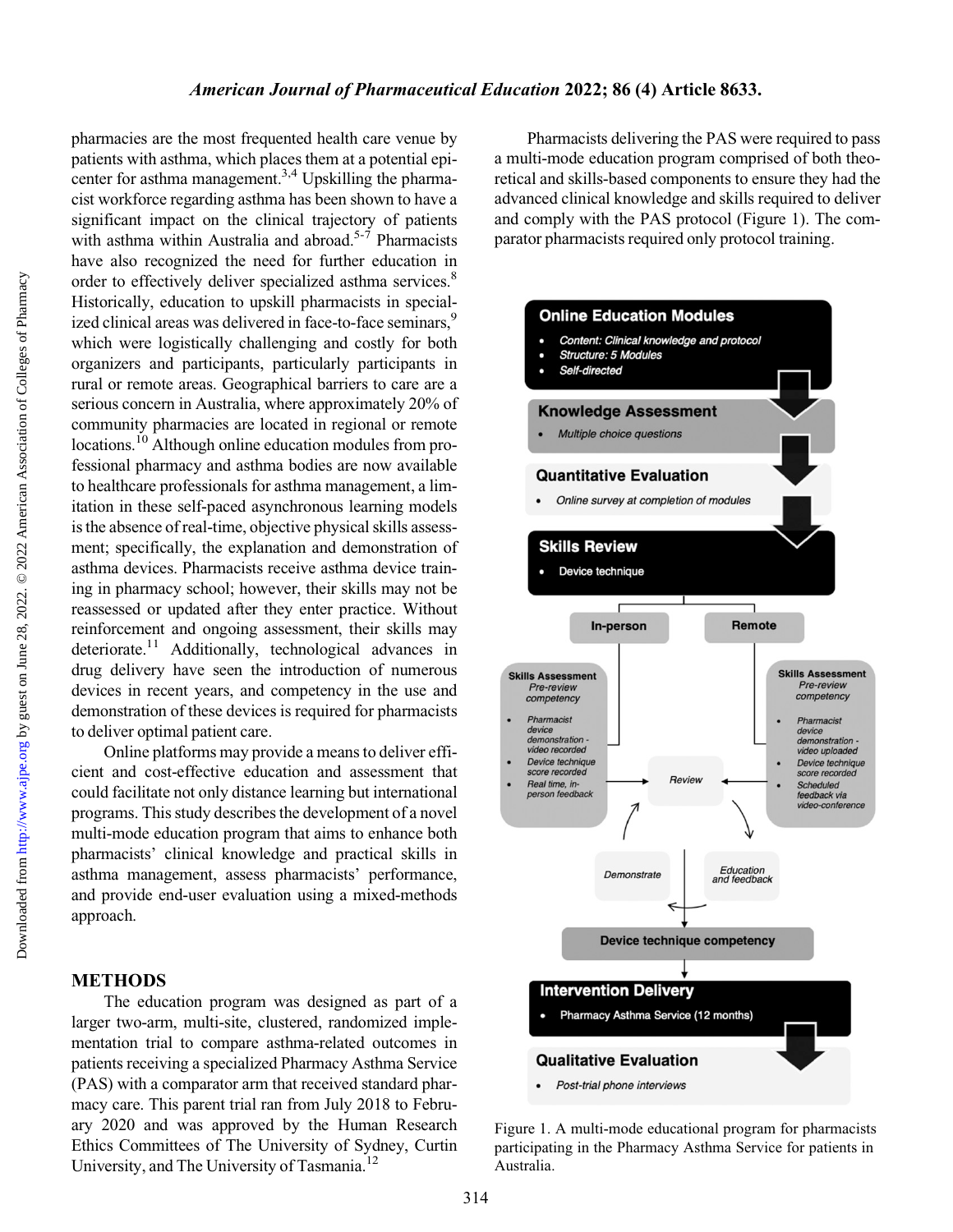Five online education modules for pharmacists were developed by the project team and hosted on Pharmaceutical Society of Australia's (PSA's) online education platform. The modules included content and videos based on current guidelines and evidence-based research on asthma care. The PSA is an Australian Government-recognized, national professional pharmacy organization committed to providing high-quality practitioner development and practice support. The use of the online modality ensured accessibility to education for all pharmacists in the trial, irrespective of location. The online modules covered background material regarding asthma and the study, asthma medications and adherence, inhaler devices and technique, management of co-morbid allergic rhinitis, the trials protocol pathway, and an illustrative case study. The module descriptions and associated learning objected are illus-trated in [Table 1](#page-3-0).<sup>13</sup>

For each module, a lead researcher produced the initial outline of the required content, resources, and competence level required. This was reviewed by the project team, including the PSA, which was responsible for ensuring that the final module composition and delivery were in line with adult learning principles.<sup>14</sup> Pharmacists completed the modules in a self-directed manner, and the education platform could be exited and accessed again at a time suitable for the pharmacist. Content of the online education modules was presented in a variety of formats, including text, graphics, tables, videos, and interactive elements, within an easy-to-navigate framework. To illustrate how the evidence-based interventions could be translated into practice for the trial and how to engage with patients when delivering asthma care, an exemplar case study was filmed and included in module 5. The modules were accredited continuing professional development (CPD) activities and took approximately 5.5 hours to complete.

The online education modules had to be completed sequentially, and each module was followed by a set of multiple-choice questions to assess the learner's knowledge of asthma, its management, and clinical application of the knowledge acquired[.14](#page-8-0) All modules included five MCQs, except for module 4 (allergic rhinitis and co-morbid conditions), which included eight questions. A passing grade was defined as correctly answering at least 75% of the MCQs in each module assessment. Pharmacists were allowed two attempts to pass each module. If further attempts to pass were required, a member of the project team contacted the pharmacist and visited them to provide individual assistance.

Following completion of online education module 3 (on inhaler devices and technique), each pharmacist received a skills review by trained device technique reviewers on five of the most common inhaler devices used in Australia: the pressured metered-dose inhaler (pMDI); pMDI with spacer (both tidal and single-breath method) representative of that used in Ventolin (Glaxo-SmithKline) and Seretide pMDI (GlaxoSmithKline); and dry powder inhalers, including Turbuhaler (AstraZeneca), Accuhaler (GlaxoSmithKline), and Ellipta (Glaxo-SmithKline). All reviewers were trained by a senior member of the project team to ensure consistency in delivery technique. Pharmacists were required to demonstrate the devices in accordance with the National Asthma Council Australia checklists.<sup>15</sup> Placebo (practice) devices were provided to each participating pharmacy.<sup>[15](#page-8-0)</sup> In addition to correcting pharmacists' delivery technique, pharmacists also were offered advice on how to better engage their patients and correct their patients' technique. A video of the pharmacist's pre-review technique demonstration was recorded for all assessed device types. In accordance with literature, this was then followed by feedback, and the pharmacists were asked to re-demonstrate until the reviewer was satisfied with the pharmacist's competency in demonstrating use of all five devices.<sup>[15-17](#page-8-0)</sup> The type of review was determined by the pharmacy's proximity to the research sites and available trainers: either in-person review, with feedback and advice provided immediately (urban pharmacists), or via prerecorded demonstration videos upload of to a personal Dropbox link, with feedback provided via a scheduled videoconference (regional and remote pharmacists). Skills reviews were organized by the project team and conducted at a time convenient for the pharmacists [\(Figure 1](#page-1-0)). Videos of each pharmacist's pre-review skillset was used to calculate a device technique score for each pharmacist. This score was presented as a percentage of the steps performed correctly vs the number of steps required to achieve device technique competency as per NAC device technique checklists[.15](#page-8-0) For this analysis, device technique competency was defined as a device technique score of 100%.

A mixed-methods approach was used to evaluate the education program. Feedback was sought from pharmacists at the completion of all five online education modules via an optional online survey. Using five-point Likert-type scales, pharmacists were asked to rate the content and efficacy of the online education modules, including the case study videos presented in module 5, in improving their knowledge and confidence in the areas of adherence, device technique, and allergic rhinitis. They were also asked to indicate any additional help they required to improve their skills, knowledge, and/or clinical application.

Qualitative telephone interviews were conducted with at least one pharmacist from every pharmacy that completed a full 12-month PAS with at least one patient. Interviews were conducted from January 2020 to March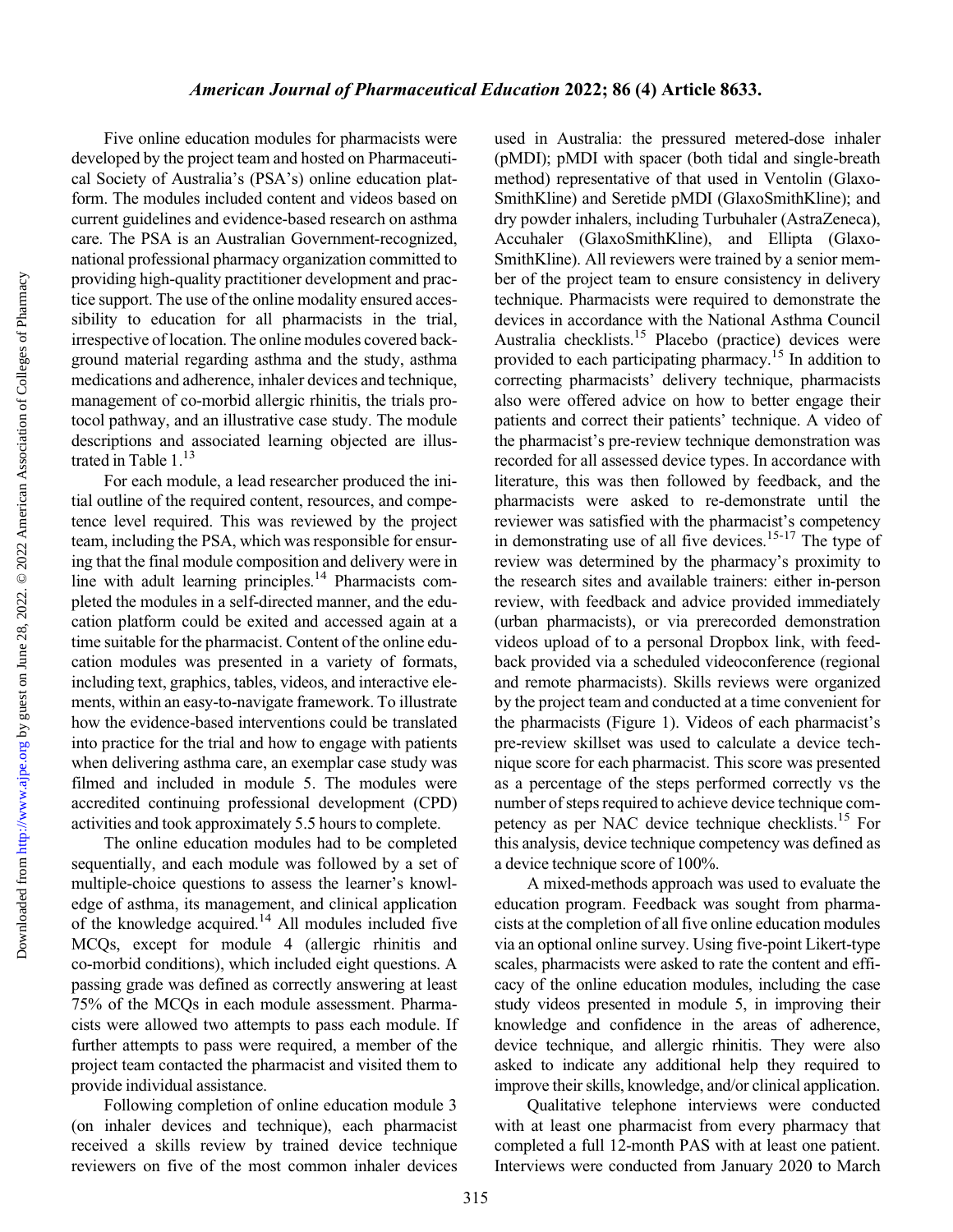<span id="page-3-0"></span>Table 1. Descriptions and Learning Objectives for an Online Education Module Included in a Multi-Mode Education Program to Enhance Asthma Care by Pharmacists

| <b>Module Description</b>                                                                                                                                                                                                                                                                                                                                                                                                                                                                                                                                                                                                                   | <b>Module Objectives</b>                                                                                                                                                                                                                                                                                                                                                                                                                                                                                                                                                                                                                                                                                                                                                                     |
|---------------------------------------------------------------------------------------------------------------------------------------------------------------------------------------------------------------------------------------------------------------------------------------------------------------------------------------------------------------------------------------------------------------------------------------------------------------------------------------------------------------------------------------------------------------------------------------------------------------------------------------------|----------------------------------------------------------------------------------------------------------------------------------------------------------------------------------------------------------------------------------------------------------------------------------------------------------------------------------------------------------------------------------------------------------------------------------------------------------------------------------------------------------------------------------------------------------------------------------------------------------------------------------------------------------------------------------------------------------------------------------------------------------------------------------------------|
| Module 1: Introducing the Trial                                                                                                                                                                                                                                                                                                                                                                                                                                                                                                                                                                                                             | After completing this module, pharmacists should be able to:                                                                                                                                                                                                                                                                                                                                                                                                                                                                                                                                                                                                                                                                                                                                 |
| (The opening module provides an overview of the<br>pathophysiology of asthma and how it is managed as<br>well as providing all the introductory information that<br>the pharmacists need to know to participate in the trial.<br>The module will introduce the resources available to<br>help pharmacists meet their responsibilities to their<br>patients and to the trial.)<br>Module 2: Medication and Adherence<br>(This module explores asthma treatment and management,<br>the importance of adherence in asthma management and<br>strategies to both identify barriers to adherence and<br>assist patients in optimizing adherence.) | Discuss the aims and objectives of the Pharmacy Trial<br>Program - Asthma and Rhinitis Control trial (PTP-ARC)<br>Identify the responsibilities of pharmacists participating in<br>the PTP-ARC<br>Describe the responsibilities of the pharmacist to the patient<br>when delivering the service<br>Discuss the pathophysiology and management of asthma<br>After completing this module, pharmacists should be able to:<br>Describe the principles of asthma management and<br>treatments commonly used<br>Discuss the importance of adherence when managing asthma<br>Identify common reasons why patients have suboptimal<br>adherence to asthma medicines<br>Identify evidence-based strategies to improve adherence in<br>asthma<br>Describe the role pharmacists can play in optimising |
| Module 3: Inhaler Devices and Technique<br>(This module provides an extensive overview of asthma<br>devices in Australia and the importance of correct<br>inhaler technique. We explore all device types, how to<br>best care for each device, optimal inhaler technique<br>including videos to support learning and advice and<br>strategies on how best to educate and improve their<br>patients' inhaler technique.)                                                                                                                                                                                                                     | adherence<br>After completing this module, pharmacists should be able to:<br>Identify asthma inhalers currently available<br>Discuss the evidence for the importance of inhaler technique<br>on asthma outcomes<br>Identify the correct steps in using different inhaler devices<br>and discuss the principles of delivering effective inhaler<br>technique education<br>Discuss the relationship between inhaler technique and<br>adherence<br>Identify clinical situations that require a review of device<br>suitability                                                                                                                                                                                                                                                                  |
| Module 4: Allergic Rhinitis and Co-Morbid Conditions<br>(This module explores the impact other medical conditions<br>can have on asthma control. In particular we cover the<br>relationship between allergic rhinitis and asthma and the<br>importance of adequately treating allergic rhinitis. Other<br>co-morbidities explored include GORD, sleep problems<br>including obstructive sleep apnoea, obesity, depression<br>and/or anxiety and eczema.)                                                                                                                                                                                    | After completing this module, pharmacists should be able to:<br>Discuss the relationship between asthma and allergic rhinitis<br>and other co-morbidities<br>Describe the prevalence of allergic rhinitis in the Australian<br>community<br>Identify tools to assess the presence and severity of allergic<br>rhinitis<br>Discuss the clinical pathway for determining appropriate<br>management of allergic rhinitis in asthma<br>Identify appropriate treatment options for allergic rhinitis                                                                                                                                                                                                                                                                                              |
| Module 5: Putting It Into Practice<br>(This module focuses on the practical application of the<br>trial. It provides a brief overview of tools pharmacists<br>will have to help them complete the consultations and a<br>video case study has been provided to demonstrate the<br>four patient consultations in practice.)                                                                                                                                                                                                                                                                                                                  | After completing this module, pharmacists should be able to:<br>Describe the requirements for each consultation and<br>information that will need to be collected<br>Identify resources available to support pharmacists to<br>complete patient consultations<br>Discuss how resources available can be used in the patient<br>consultation<br>Describe a process to follow when conducting each patient<br>consultation                                                                                                                                                                                                                                                                                                                                                                     |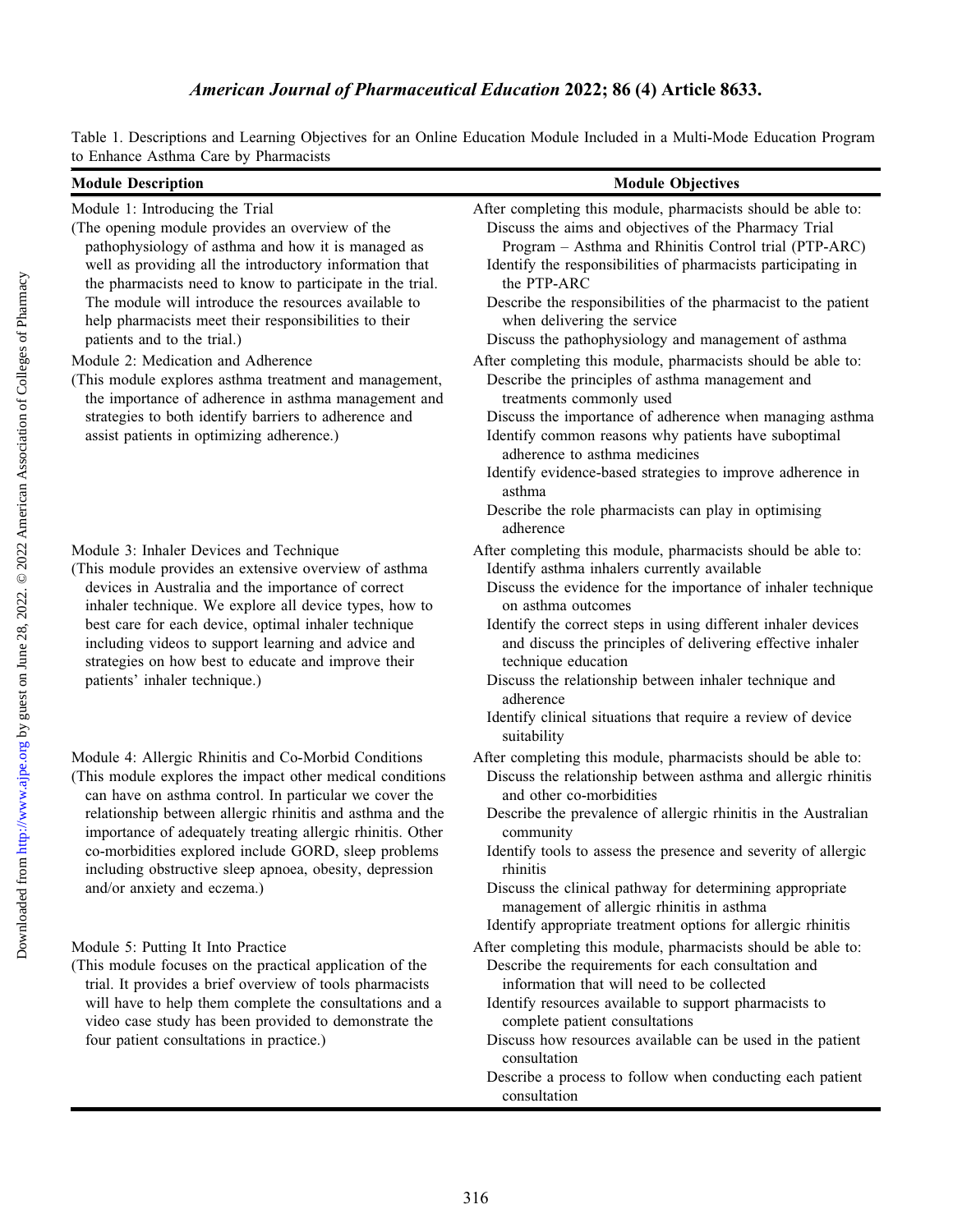2020, within six months of the pharmacy completing the PAS. Pharmacists were asked to discuss how well the education program equipped them to deliver the PAS, and to expand on what worked particularly well, or if there were any gaps in the education program. All interviews were conducted by telephone using a project-specific interview guide. This paper only reports feedback relevant to the education components. Interviews were conducted by one of three facilitators. All interviewers underwent the same training to ensure consistency. Each of the interviewer's first interview transcripts were reviewed by four members of the research team, with feedback provided to assist coaching and ensure the appropriateness of the interview guide. The interviewer allocated to each pharmacist was one with whom the pharmacist had no prior communication or contact during the trial. All audio recordings were transcribed verbatim and given unique identifiers. Transcripts were cross-checked against the original audio file by the two other interviewers who did not conduct the interview to ensure accuracy of the final transcripts. The scores for each online module assessment, device technique review, and responses to evaluation questions for pharmacists in the intervention group were collated into an Excel spreadsheet and uploaded to SPSS, version 25, where descriptive and bivariate statistics were applied. To assess the impact of the method of skills review (ie, in-person or remote) on pharmacist device technique performance, pharmacist's device technique scores were compared using a Mann-Whitney U test. A significance level of  $p<.05$  was used for all statistical procedures.

Qualitative interview transcripts were imported into NVivo 12 (QSR International) to facilitate inductive thematic analysis. All transcripts were analyzed on a line-byline basis, through a method of constant comparison and feedback regarding pharmacist education was extracted by one member of the research team. Key concepts were identified and reviewed, and a coding frame was developed and subsequently applied to all transcripts.

# **RESULTS**

Of the 171 pharmacists from 64 pharmacies in New South Wales (NSW), Tasmania, and Western Australia (WA) who expressed an interest in participating in the education program, 113 (66.1%) completed the online education modules and 107 (62.6%) completed the subsequent skills assessment, and 97 pharmacists fulfilled both education requirements.

A larger proportion of pharmacists did not receive a passing assessment on module 1, which covered background to asthma, study background, and plan, and/or module 5, protocol pathway and case study on their first



Figure 2. Pharmacists' performance in each online education module on their first attempt as part of their participation in the Pathway to Pharmacy Asthma Service  $(N=113)$ .

attempt compared to the proportion of pharmacists' who did not pass the other three modules (Figure 2). Seventy-four skills reviews were conducted in person and 33 were conducted via video upload and videoconference feedback. In-person reviews required an average of 20-30 minutes per pharmacist. Pre-review competency videos were successfully obtained and uploaded for  $78\%$  (n=84) of the reviewed pharmacists, with 33 videos remotely uploaded and 52 obtained in person. On initial assessment, most pharmacists were not competent in the use of any of the assessed devices [\(Table 2\)](#page-5-0). None of the pharmacists were initially competent in all of the device types assessed. A higher proportion of pharmacists were competent in the use of dry powder devices compared to pMDI's and pMDI/spacer combinations. All 107 pharmacists were 100% competent by the end of the review. Patients who prerecorded their technique demonstration performed significantly better at baseline for pMDI with spacer (singlebreath method) ( $p=.05$ ), Turbuhaler ( $p=.03$ ), Accuhaler  $(p=0.01)$  and Ellipta  $(p=0.01)$  device types.

The optional evaluation survey for the online education modules, which used a series of five-point Likert scales, was completed by 23% of pharmacists. Over 80% of the pharmacists who provided feedback agreed that the online education module content (including the example case study) achieved the learning objectives and met their expectations. Over 55% of the pharmacists agreed that the modules were relevant to the management of their asthma patients. Most pharmacists (81%) rated the format of the modules highly, and 63% agreed that the modules presented an appropriate amount of content. Regarding the efficacy of the modules, most pharmacists reported that the online education modules greatly improved their knowledge about adherence (65% agreed), device technique (61% agreed) and co-morbid allergic rhinitis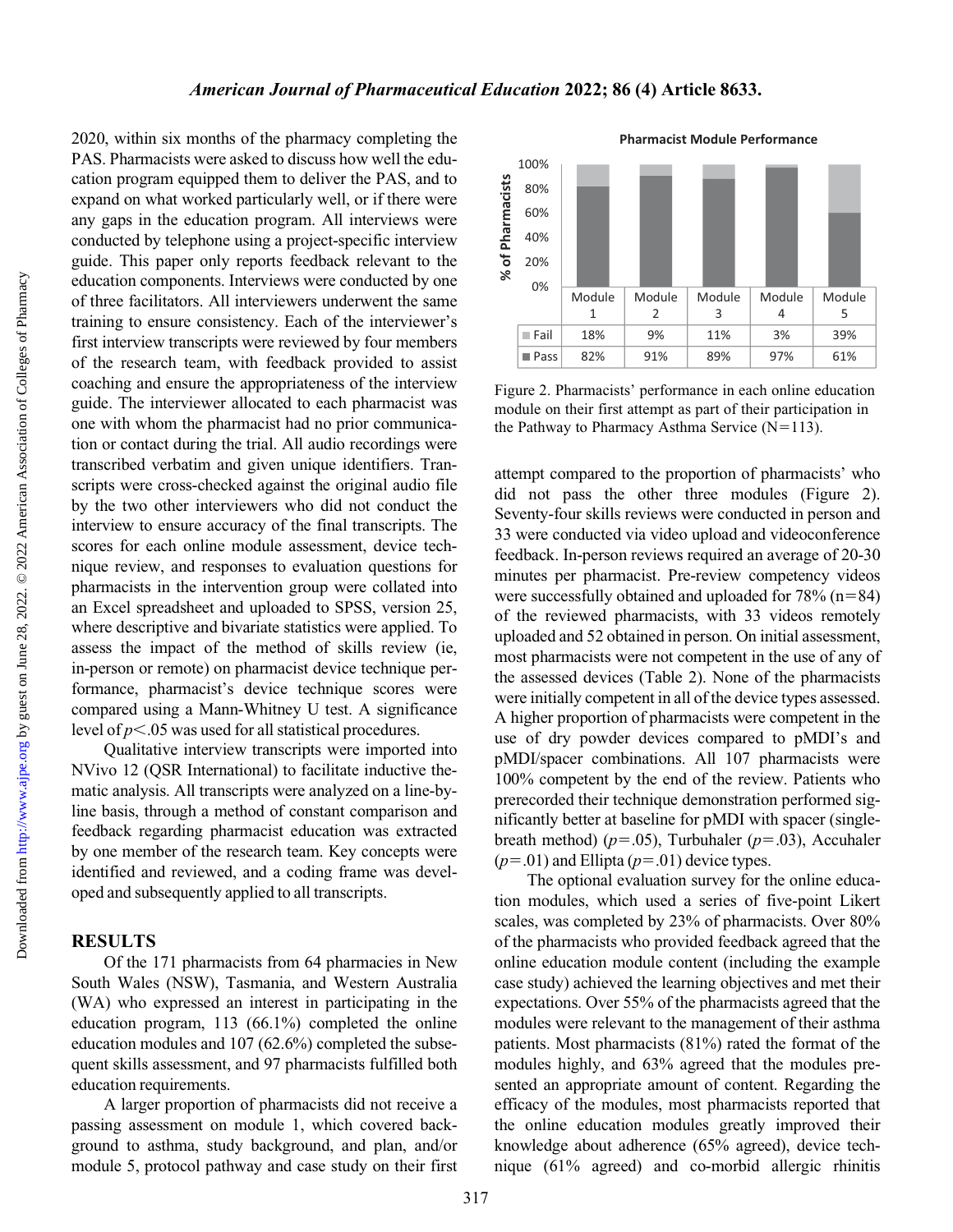|                                                      | <b>Device Type</b> |                                       |                                         |                   |           |         |
|------------------------------------------------------|--------------------|---------------------------------------|-----------------------------------------|-------------------|-----------|---------|
|                                                      | pMDI               | $pMDI +$<br>spacer<br>(single breath) | $pMDI +$<br>spacer (tidal<br>breathing) | <b>Turbuhaler</b> | Accuhaler | Ellipta |
| Participants, No.                                    | 81                 | 77                                    | 69                                      | 76                | 77        | 79      |
| Proportion of participants competent, % <sup>a</sup> | 2.5                | 2.6                                   | 1.4                                     | 21.1              | 18.2      | 38.0    |
| Number of steps required for competency              | 11                 | 14                                    | 13                                      | 11                | 10        | 9       |
| Proportion of steps correct <sup>b</sup>             |                    |                                       |                                         |                   |           |         |
| Median, %                                            | 82                 | 79                                    | 76.9                                    | 91                | 80        | 89      |
| IQR, $%$                                             | 55-91              | 61-86                                 | 62-92                                   | 64-91             | 50-90     | 67-100  |

<span id="page-5-0"></span>Table 2. Baseline Pharmacist Device Technique Competency Prior to In-Person or via Videoconference Skills Review  $(N=84)$ 

<sup>a</sup>For the purpose of this analysis, device technique competency is defined as correctly performing 100% of the steps required to achieve optimal device technique for each device.

<sup>b</sup>Proportion of steps correct is presented as a percentage of the total steps required to achieve optimal device technique for each respiratory device.

(52% agreed), and greatly improved their confidence in assisting patients in these areas (69%, 64%, and 56% agreed, respectively). There were greater differences of opinion regarding the effectiveness of the allergic rhinitis module, with a larger percentage of pharmacists selecting a neutral response (20%) regarding whether this module impacted knowledge and confidence levels.

In terms of the free-text feedback provided on the survey instrument, 71% of pharmacists reported that continual and regular evidence-based refresher training would help to enhance their knowledge. More time (14%) and practice (14%) were also mentioned as ways to enhance knowledge. Fifty-six percent of responding pharmacists reported that practice and real-world experience would enhance the knowledge gained from the modules. Clearer software instruction (11%), more time in day-to-day practice to enact new knowledge and counsel patients (11%), and follow-up device reviews (22%) were also requested. Most pharmacists reported they were confident about translating the knowledge obtained from the online education modules into practice (86%). When pharmacists were asked what would improve their ability to apply skills in the workplace, 75% reported more time and resources, while 12.5% mentioned having their own set of placebo devices (which were to be provided) and greater self-confidence about their knowledge of the products.

Following completion of the parent trial, qualitative interviews were conducted with 48 pharmacists (representing 42 pharmacies) who had fulfilled all education requirements. A summary of feedback received is presented below, and exemplar comments made by pharmacists are presented in Appendix 1. The online education module content was described as helpful, detailed, and thorough by most respondents. Most pharmacists who were satisfied with the modules explained that the modules provided an in-depth refresher to solidify their knowledge regarding asthma management. For a few pharmacists, the detailed nature of the online education modules made participation time consuming, but they were happy to complete them to earn the associated CPD points. For others, this meant it was difficult to recall important points once they were face-to-face with the patient. Most pharmacists described the skills review as a beneficial refresher that was able to fill in steps they may have forgotten over time or may have been doing incorrectly. Two pharmacists specified that they would have liked more inhalers to be reviewed and assessed, particularly, new-to-market devices such as the Spiromax (TEVA Pharmaceuticals) or Respimat (Boehringer Ingelheim). When discussing the efficacy of the education modules, several pharmacists mentioned that the online modules provided them with new knowledge that empowered them to counsel their patients more effectively. Some pharmacists believed that the case study videos in Module 5 were helpful in modelling how the intervention should be delivered within pharmacies. One pharmacist, however, felt the protocol videos were lackluster and an effort should be made to make them "a little more upbeat" to inspire pharmacists.

Feedback regarding the efficacy of the allergic rhinitis component of the education was mixed. One pharmacist believed this information was helpful and responsible for health improvements in one of her patients. Another participant believed more information about allergic rhinitis should have been provided, while other pharmacists felt the allergic rhinitis component of the education modules was unnecessary.

A few pharmacists explained that the skills review boosted their confidence in approaching patients and counselling them on device technique. Some pharmacists mentioned that the placebo respiratory devices were helpful to their everyday practice and enhanced their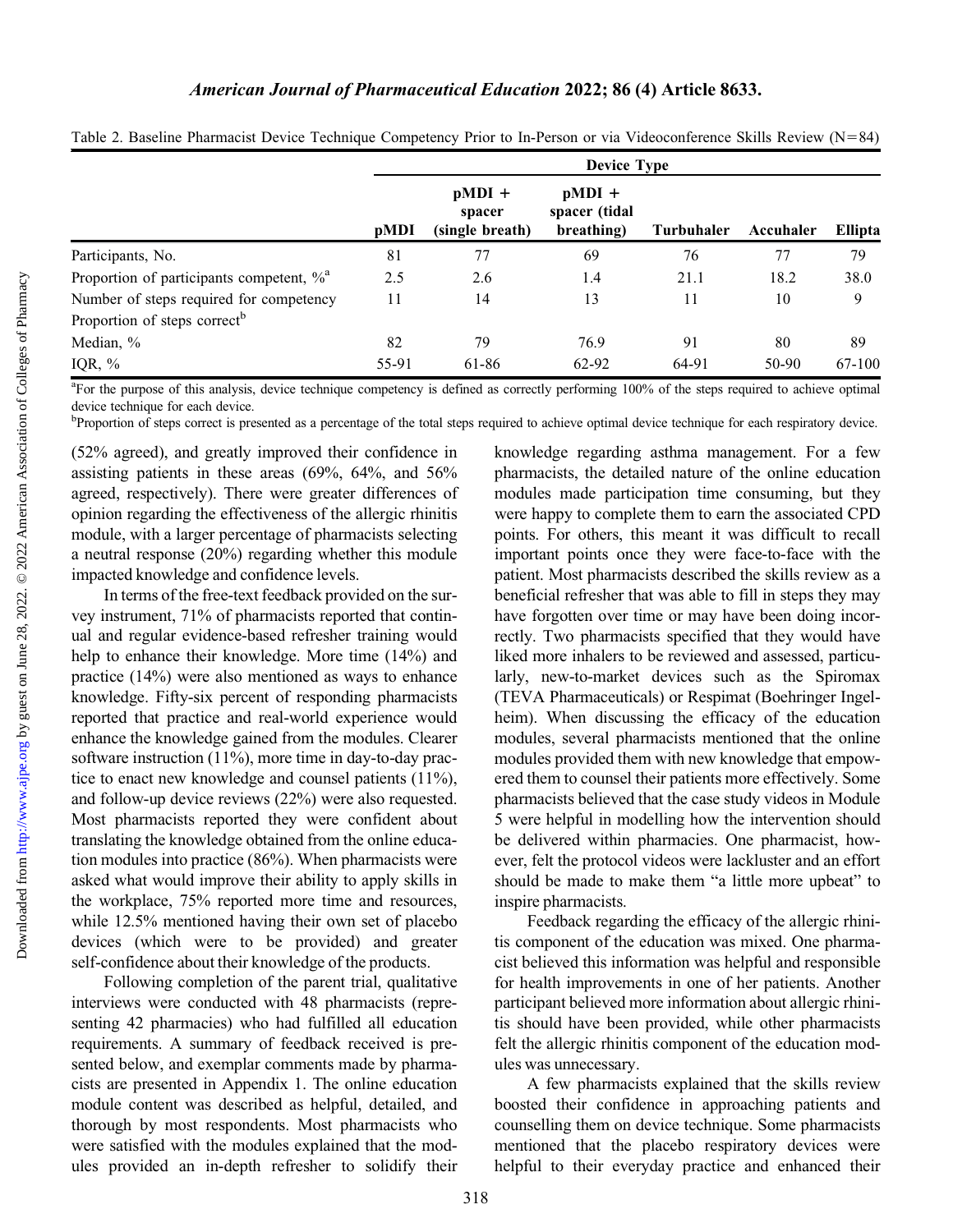Downloaded from

counselling ability. Half of the pharmacists who mentioned the benefit of the placebo inhaler devices were from regional or remote areas. Regarding personal video uploads, a few pharmacists described the process as "daunting" or "nerve racking" as they were not used to having to film themselves. Despite this, they described the process as worthwhile and the experience as positive. Only one pharmacist reported difficulty in uploading their videos. Two pharmacists commented that the skills assessment was not necessary. Almost all pharmacists interviewed stated that the education program had equipped them well to deliver the PAS in practice and had given them the confidence to counsel patients more effectively regarding asthma, asthma medications, and device technique. Several pharmacists also mentioned this had enabled them to directly improve the health of their patients. Two pharmacists, who also had asthma, added that they were able to improve their own asthma control because of the upskilling.

Few comments were offered about the mode of education. Two pharmacists from urban pharmacies appreciated the convenience of the online modules, although one pharmacist experienced some frustrating initial technical issues with the online education modules. Most pharmacists could not identify any gaps in the education program. Some pharmacists pointed out that a larger focus on recruitment training would be helpful, as well as more technical training to operate the custom-designed intervention documentation software for the parent trial. Several pharmacists received on-site support by the project officers, which reportedly improved the pharmacists' understanding of technical aspects of delivering the service. One pharmacist also mentioned that the skills review should offer more explanation as to why each step is necessary and added that pharmacists should be assessed on their delivery of information obtained from the education program as this is important for generating positive outcomes in patients. One pharmacist suggested that updates be made to the modules as changes in guidelines occur.

## DISCUSSION

We successfully developed, implemented, and evaluated a specialized asthma education program that uses online platforms to deliver accessible education for asthma care. The program included components of knowledge and skills-based asthma education, as well as modules on implementing interventions. Pharmacists performed well in all knowledge-based modules. The education program was rated highly in terms of content, efficacy, and applicability in our mixed methods evaluation, which assessed the education quantitively upon

completion of the education modules and qualitatively via interviews conducted at the completion of the trial.

Our education program was novel in that it used remote training and assessment of a skill (device technique) rather than asking community pharmacists to travel to complete training face to face. We have shown that this method is feasible and successful as all pharmacists, with feedback and coaching, achieved optimal device technique (100% correct). This means that education for new services can be implemented across rural and remote sites as well as urban pharmacies efficiently and without sacrificing practical skill development. This is a distinct advantage for pharmacists practicing in more remote parts of Australia and in other challenging circumstances, such as during a pandemic, where traditional face-to-face training is not possible. Additionally, based on the success of this model with respect to asthma education, future research could explore translation of the hybrid education model, to other therapeutic areas that require both theoretical knowledge and skills-based training for effective patient counselling, eg, the use of glucometers and insulin devices in diabetes management.

Interestingly, a greater proportion of pharmacists failed the protocol-based online education modules on their first attempt compared to other modules. Pharmacists were initially unfamiliar with the clinical actions and processes of the PAS and performed poorer in these assessments than in modules covering the clinical aspects of asthma and its management. Despite this, most pharmacists reported that they were confident in applying the knowledge into practice in post training evaluation.

The benefit of one-on-one device technique counselling delivered by pharmacists in improving patients' use of their asthma device(s) is well reported.[16-21](#page-8-0) Solid theoretical grounding in asthma, drug information, and device technique from the online education modules, however, did not translate to optimal practical skills when pharmacists were assessed on their demonstration of key devices. This illustrates that a gap between theoretical mastery and practical competency in using respiratory devices was prevalent among the pharmacists assessed. Whether this was the result of lack of access to practical training or inaccessibility of placebo devices is unknown. The need for hands-on skill-based education for pharmacists to ensure adequate patient counselling and the promotion of quality use of medication is evident. Our education program was able to bridge this gap. Previous studies have shown similarly low levels of competency among healthcare practi-tioners and patients alike,<sup>5,[16,20-22](#page-8-0)</sup> which is perhaps expected, as poor understanding of correct device technique by healthcare professionals will translate to poor patient understanding and inhaler use.<sup>21</sup>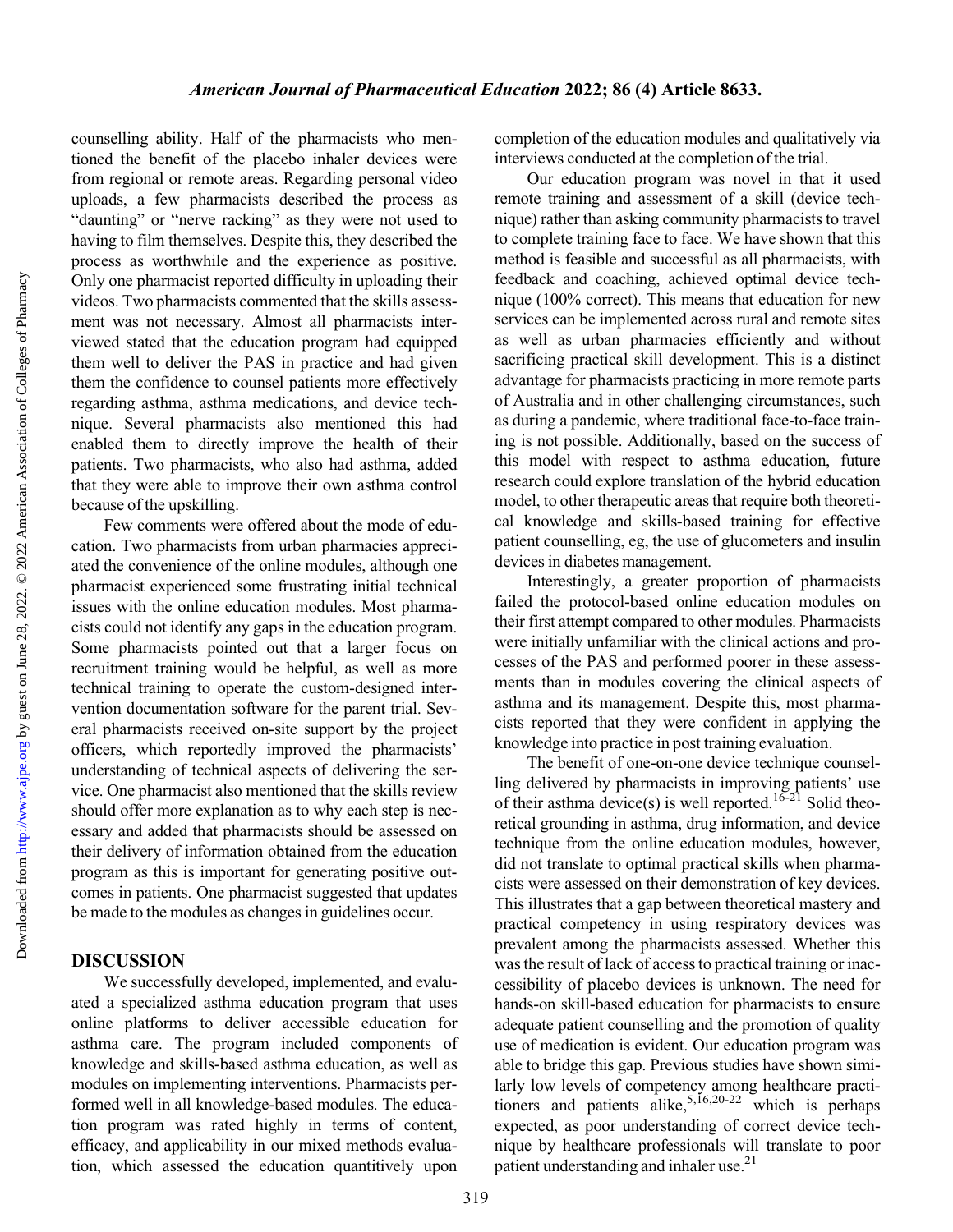Regional and remote pharmacists were required to submit prerecorded demonstration videos for their skills review, and later were provided feedback via a scheduled videoconference. As pharmacists had access to the NAC checklists and associated videos via the online training modules, these pharmacists may have practiced and re-recorded their demonstration multiple times prior to submission, placing them at an advantage over pharmacists who underwent in-person reviews. However, despite this opportunity to perfect their submission, no pharmacist was competent in all assessed device types and overall competency levels were poor. Interestingly, a higher proportion of pharmacists were competent in the use of Turbuhaler (AstraZeneca), Accuhaler (GlaxoSmithKline), and Ellipta (GlaxoSmithKline) devices compared to pMDI and pMDI/spacer combinations. A possible explanation is that dry powder inhalers are simpler to use than pMDI devices, which require greater coordination upon inhalation. $23-25$  $23-25$ 

How often pharmacists' practical skills need to be reviewed requires further investigation. In any new trial, it would be beneficial to incorporate process evaluation such that knowledge and skills are assessed periodically to determine when and if competency gaps develop.<sup>19[,26,27](#page-9-0)</sup> Future research to also quantify or assess a pharmacist's ability to deliver new knowledge in their counselling via mystery shopper methods would be beneficial.

The allergic rhinitis module was included as the literature has shown that only 15% of patients leave the pharmacy with appropriate medication with or without pharmacist intervention[.28](#page-9-0) We were surprised that pharmacists were more divided in their opinions on the allergic rhinitis module. For many, this module had much less impact on their knowledge or confidence than in the other learning areas. These findings were consistent with the pharmacist interview data. This could be because most treatments for allergic rhinitis are available in pharmacies without a prescription, and pharmacists believe they have sufficient baseline knowledge.

In both forms of evaluation, the education program was well received and boosted pharmacists' confidence and empowerment to counsel patients with asthma. Our design processes were informed by Adult Learning Principles and best-practice design for online learning; however, feedback emerged that was suggestive of pharmacists' specific needs. $^{14}$  The feedback collected will be valuable in refining the education program design.

Despite the online education modules being around 5.5 hours in total, and the fact that the time required was mentioned in the expression of interest document, some pharmacists found the workload excessive. This may have influenced low completion rates, which were unexpected given that pharmacists volunteered to be included in the trial. Pharmacists who did not complete the program may have been unable to commit to providing the trial asthma management service; thus, their withdrawal at the training stage could have been indicative of their capacity for participation in research and new services. As there are considerable resources involved in upskilling pharmacists for new services, it would be valuable in the future to determine who is likely to take up the knowledge and transfer that into action.

#### Limitations

Quantitative feedback was not collected from all pharmacists undertaking the education program, as the survey was optional. Thus, the comments made regarding relevance to practice and time taken may not be representative of the entire cohort of pharmacists involved. Our qualitative evaluation of the education modules provided feedback from participants who had completed the entire trial and were able to reflect on the utility of their training. However, this meant that recall bias may have occurred.

Regarding device technique, the number of attempts required to achieve competency was not recorded as the focus was on ensuring competency before commencing service provision. Similarly, a pre/post design was not relevant to measure improvement in knowledge, and instead focused on assurance of requisite knowledge prior to implementation of the asthma management service. Our data report immediate performance in knowledge recall and application of theory, and attainment of skills in demonstrating device technique and so, retention of pharmacists' learning was not measured.

## **CONCLUSION**

Our data demonstrate the feasibility of implementing a blended-learning program to enhance asthma care by pharmacists that was comprised of a modularized online self-directed theory component and online assessments, and supplemented by in-person or online skills assessments. This form of education is suitable for use in remote areas and could be used more broadly in international collaborative trials. An upskilled pharmacist workforce will help to pave the way for effective task sharing in patient asthma management within primary care, which may reduce asthma burden and costs to the individual, their community, and the healthcare system.

#### ACKNOWLEDGEMENTS

This work was funded by the Commonwealth of Australia as represented by the Department of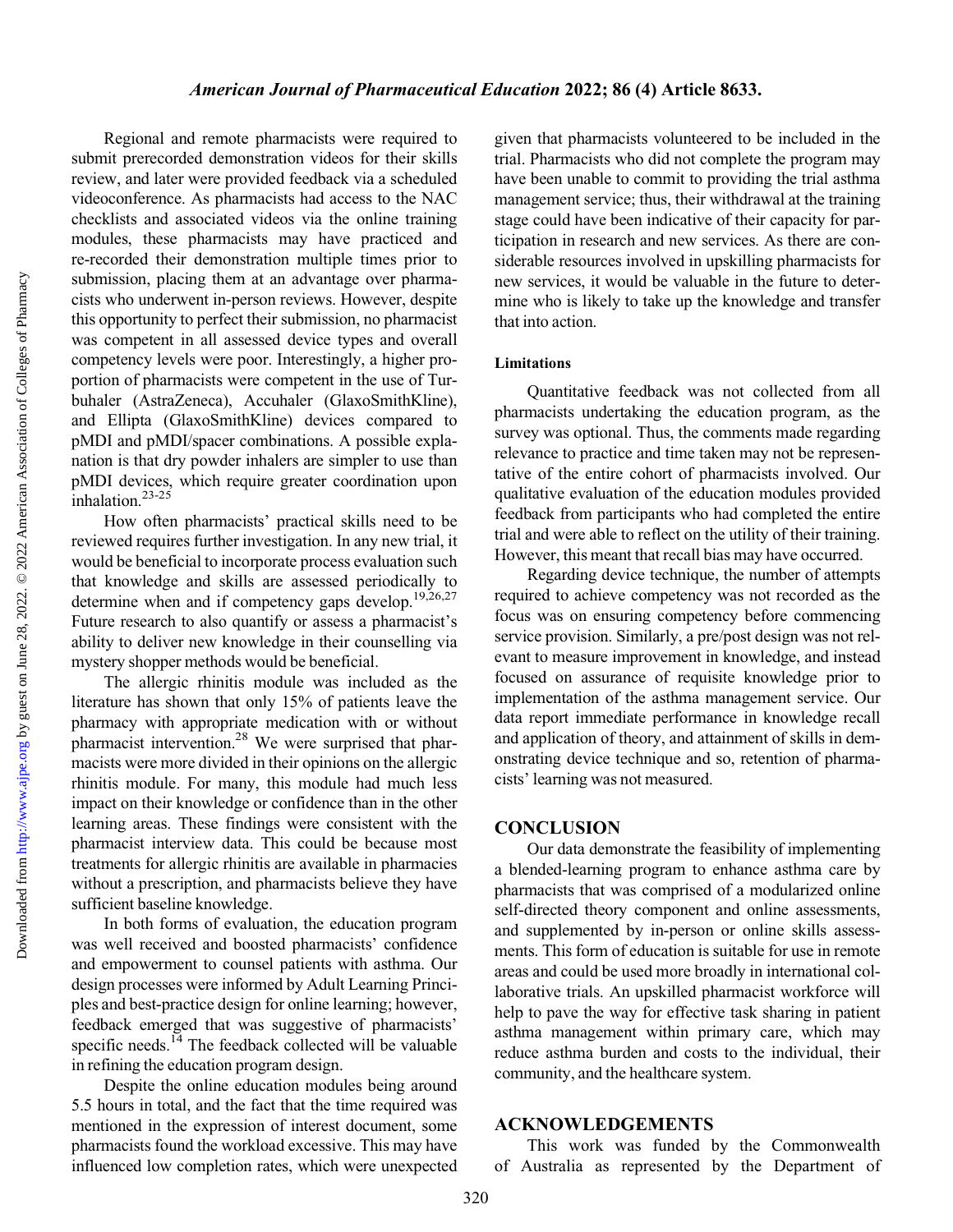# American Journal of Pharmaceutical Education 2022; 86 (4) Article 8633.

<span id="page-8-0"></span>Health via The Sixth Community Pharmacy Agreement (6CPA).

## **REFERENCES**

1. Australian Bureau of Statistics. National Health Survey - First results - Australia 2017-2018. Australian Bureau of Statistics. [https://](https://iepcp.org.au/wp-content/uploads/2019/01/4364.0.55.001-national-health-survey-first-results-2017-18.pdf) [iepcp.org.au/wp-content/uploads/2019/01/4364.0.55.001-national](https://iepcp.org.au/wp-content/uploads/2019/01/4364.0.55.001-national-health-survey-first-results-2017-18.pdf)[health-survey-first-results-2017-18.pdf](https://iepcp.org.au/wp-content/uploads/2019/01/4364.0.55.001-national-health-survey-first-results-2017-18.pdf). Published 2018. Accessed April 12, 2022.

2. Reddel HK, Sawyer SM, Everett PW, Flood PV, Peters MJ. Asthma control in Australia: a cross-sectional web-based survey in a nationally representative population. The Medical Journal of Australia. 2015;202(9):492-497. [https://www.mja.com.au/journal/2015/](https://www.mja.com.au/journal/2015/202/9/asthma-control-australia-cross-sectional-web-based-survey-nationally) [202/9/asthma-control-australia-cross-sectional-web-based-survey](https://www.mja.com.au/journal/2015/202/9/asthma-control-australia-cross-sectional-web-based-survey-nationally)[nationally.](https://www.mja.com.au/journal/2015/202/9/asthma-control-australia-cross-sectional-web-based-survey-nationally) Accessed April 12, 2022.

3. The Pharmacy Guild of Australia. Vital facts on community pharmacy. [https://www.guild.org.au/\\_\\_data/assets/pdf\\_file/0020/12908/](https://www.guild.org.au/__data/assets/pdf_file/0020/12908/Vital-facts-on-community-pharmacy.pdf) [Vital-facts-on-community-pharmacy.pdf](https://www.guild.org.au/__data/assets/pdf_file/0020/12908/Vital-facts-on-community-pharmacy.pdf). Published 2018. Accessed April 12, 2022.

4. The Pharmacy Guild of Australia. The Guild Digest, A Survey of Independent Pharmacy Operations in Australia for the Financial Year 2017-18. [https://www.guild.org.au/resources/business-operations/](https://www.guild.org.au/resources/business-operations/guild-digest) [guild-digest.](https://www.guild.org.au/resources/business-operations/guild-digest) Published 2019. Accessed April 12, 2022.

5. Armour C, Bosnic-Anticevich S, Brillant M, et al. Pharmacy Asthma Care Program (PACP) improves outcomes for patients in the community. Thorax. 2007;62(6):496-502. [https://pubmed.ncbi.nlm.](https://pubmed.ncbi.nlm.nih.gov/17251316/) [nih.gov/17251316/.](https://pubmed.ncbi.nlm.nih.gov/17251316/) Accessed April 12, 2022.

6. Armour CL, Reddel HK, LeMay KS, et al. Feasibility and effectiveness of an evidence-based asthma service in Australian community pharmacies: a pragmatic cluster randomized trial. The Journal of Asthma. 2013;50(3):302-309. [https://pubmed.ncbi.nlm.nih.gov/](https://pubmed.ncbi.nlm.nih.gov/23270495/) [23270495/](https://pubmed.ncbi.nlm.nih.gov/23270495/). Accessed April 12, 2022.

7. Gordois A, Armour C, Brillant M, et al. Cost-Effectiveness Analysis of a Pharmacy Asthma Care Program in Australia. Disease Management & Health Outcomes. 2007;15(6):387-396. <https://doi.org/10.2165/00115677-200715060-00006>. Accessed April 12, 2022.

8. Qazi A, Saba M, Armour C, Saini B. Perspectives of pharmacists about collaborative asthma care model in primary care. Research in Social and Administrative Pharmacy. 2021;17(2):388-397. [https://](https://www.sciencedirect.com/science/article/pii/S1551741119311234) [www.sciencedirect.com/science/article/pii/S1551741119311234.](https://www.sciencedirect.com/science/article/pii/S1551741119311234) Accessed April 12, 2022.

9. Garcia-Cardenas V, Armour C, Benrimoj SI, Martinez-Martinez F, Rotta I, Fernandez-Llimos F. Pharmacists' interventions on clinical asthma outcomes: a systematic review. The European Respiratory Journal,. 2016;47(4):1134-1143. [https://pubmed.ncbi.nlm.nih.](https://pubmed.ncbi.nlm.nih.gov/26677937/) [gov/26677937/](https://pubmed.ncbi.nlm.nih.gov/26677937/). Accessed April 12, 2022.

10. The Pharmacy Guild of Australia. Access to Community Pharmacy Services in Rural/ Remote Australia. [https://www.guild.org.](https://www.guild.org.au/__data/assets/pdf_file/0017/6164/Access-to-Community-Pharmacy-Services-in-Rural-Remote-Australia-.pdf) [au/\\_\\_data/assets/pdf\\_file/0017/6164/Access-to-Community-](https://www.guild.org.au/__data/assets/pdf_file/0017/6164/Access-to-Community-Pharmacy-Services-in-Rural-Remote-Australia-.pdf)[Pharmacy-Services-in-Rural-Remote-Australia-.pdf.](https://www.guild.org.au/__data/assets/pdf_file/0017/6164/Access-to-Community-Pharmacy-Services-in-Rural-Remote-Australia-.pdf) Published 2012. April 12, 2022.

11. Basheti IA, Armour CL, Reddel HK, Bosnic-Anticevich SZ. Long-term maintenance of pharmacists' inhaler technique demonstration skills. American Journal of Pharmacy Education. 2009;73(2):32-32. [https://pubmed.ncbi.nlm.nih.gov/19513170.](https://pubmed.ncbi.nlm.nih.gov/19513170) Accessed April 12, 2022.

12. Registry ANZCT. Trial Review - Pharmacy Trial Program (PTP)- Getting asthma under control using the skills of the community Pharmacist. [https://www.anzctr.org.au/Trial/Registration/](https://www.anzctr.org.au/Trial/Registration/TrialReview.aspx?id=374558&isReview=true)

[TrialReview.aspx?id=374558&isReview=true.](https://www.anzctr.org.au/Trial/Registration/TrialReview.aspx?id=374558&isReview=true) Published 2018. Accessed April 12, 2022.

13. French D. Internet Based Learning: An Introduction and Framework for Higher Education and Business. United Kingdom: Kogan Page; 1999. <https://books.google.com.au/books?id=jkM9AAAAIAAJ>. Accessed April 12, 2022.

14. Cercone K. Characteristics of Adult Learners With Implications for Online Learning Design. AACE Review (formerly AACE Journal). 2008;16(2):137-159. [https://www.learntechlib.org/primary/p/](https://www.learntechlib.org/primary/p/24286/) [24286/.](https://www.learntechlib.org/primary/p/24286/) Accessed April 12, 2022.

15. National Asthma Council Australia. Inhaler Technique Checklists. [https://www.nationalasthma.org.au/living-with-asthma/](https://www.nationalasthma.org.au/living-with-asthma/resources/health-professionals/charts/inhaler-technique-checklists) [resources/health-professionals/charts/inhaler-technique-checklists.](https://www.nationalasthma.org.au/living-with-asthma/resources/health-professionals/charts/inhaler-technique-checklists) Published 2016. Accessed April 12, 2022.

16. Basheti IA, Armour CL, Bosnic-Anticevich SZ, Reddel HK. Evaluation of a novel educational strategy, including inhaler-based reminder labels, to improve asthma inhaler technique. Patient Education and Counselling. 2008;72(1):26-33. [https://pubmed.ncbi.nlm.](https://pubmed.ncbi.nlm.nih.gov/18314294/) [nih.gov/18314294/.](https://pubmed.ncbi.nlm.nih.gov/18314294/) Accessed April 12, 2022.

17. Axtell S, Haines S, Fairclough J. Effectiveness of Various Methods of Teaching Proper Inhaler Technique. J Journal of Pharmacy Practice. 2017;30(2):195-201. [https://pubmed.ncbi.nlm.nih.gov/](https://pubmed.ncbi.nlm.nih.gov/26912531/#:<:text=Conclusion%3A%20A%202%2Dminute%20pharmacist,implications%20of%20improper%20inhaler%20use) 26912531/#:~[:text=Conclusion%3A%20A%202%2Dminute%](https://pubmed.ncbi.nlm.nih.gov/26912531/#:<:text=Conclusion%3A%20A%202%2Dminute%20pharmacist,implications%20of%20improper%20inhaler%20use) [20pharmacist,implications%20of%20improper%20inhaler%20use.](https://pubmed.ncbi.nlm.nih.gov/26912531/#:<:text=Conclusion%3A%20A%202%2Dminute%20pharmacist,implications%20of%20improper%20inhaler%20use) Accessed April 12, 2022.

18. Bosnic-Anticevich SZ, Stuart M, Mackson J, et al. Development and evaluation of an innovative model of inter-professional education focused on asthma medication use. BMC Medical Education. 2014; 14:72. <https://pubmed.ncbi.nlm.nih.gov/24708800/>. Accessed April 12, 2022.

19. Ndukwe HC, Shaul D, Shin J, et al. Assessment of inhaler technique among fourth-year pharmacy students: Implications for the use of entrustable professional activities. Currents in Pharmacy Teaching and Learning. 2020;12(3):281-286. [http://www.sciencedirect.](http://www.sciencedirect.com/science/article/pii/S1877129719301182) [com/science/article/pii/S1877129719301182](http://www.sciencedirect.com/science/article/pii/S1877129719301182). Accessed April 12, 2022.

20. Ovchinikova L, Smith L, Bosnic-Anticevich S. Inhaler Technique Maintenance: Gaining an Understanding from the Patient's Perspective. Journal of Asthma. 2011;48(6):616-624. [https://doi.org/](https://doi.org/10.3109/02770903.2011.580032) [10.3109/02770903.2011.580032](https://doi.org/10.3109/02770903.2011.580032). Accessed April 12, 2022.

21. Price D, Bosnic-Anticevich S, Briggs A, et al. Inhaler competence in asthma: Common errors, barriers to use and recommended solutions. Respiratory Medicine. 2013;107(1):37-46. [http://www.](http://www.sciencedirect.com/science/article/pii/S0954611112003587) [sciencedirect.com/science/article/pii/S0954611112003587](http://www.sciencedirect.com/science/article/pii/S0954611112003587). Accessed April 12, 2022.

22. Basheti IA, Reddel HK, Armour CL, Bosnic-Anticevich SZ. Improved asthma outcomes with a simple inhaler technique intervention by community pharmacists. Journal of Allergy and Clinical Immunology. 2007;119(6):1537-1538. [https://doi.org/10.1016/j.jaci.](https://doi.org/10.1016/j.jaci.2007.02.037) [2007.02.037](https://doi.org/10.1016/j.jaci.2007.02.037). Accessed April 12, 2022.

23. Kerwin EM, Preece A, Brintziki D, Collison KA, Sharma R. ELLIPTA Dry Powder Versus Metered-Dose Inhalers in an Optimized Clinical Trial Setting. The Journal of Allergy and Clinical Immunology: In Practice. 2019;7(6):1843-1849. [http://www.](http://www.sciencedirect.com/science/article/pii/S2213219819302004) [sciencedirect.com/science/article/pii/S2213219819302004](http://www.sciencedirect.com/science/article/pii/S2213219819302004). Accessed April 12, 2022.

24. Svedsater H, Jacques L, Goldfrad C, Bleecker ER. Ease of use of the ELLIPTA dry powder inhaler: data from three randomised controlled trials in patients with asthma. NPJ Primary Care Respiratory Medicine. 2014;24(1):14019. [https://doi.org/10.1038/npjpcrm.2014.](https://doi.org/10.1038/npjpcrm.2014.19) [19](https://doi.org/10.1038/npjpcrm.2014.19). Accessed April 12, 2022.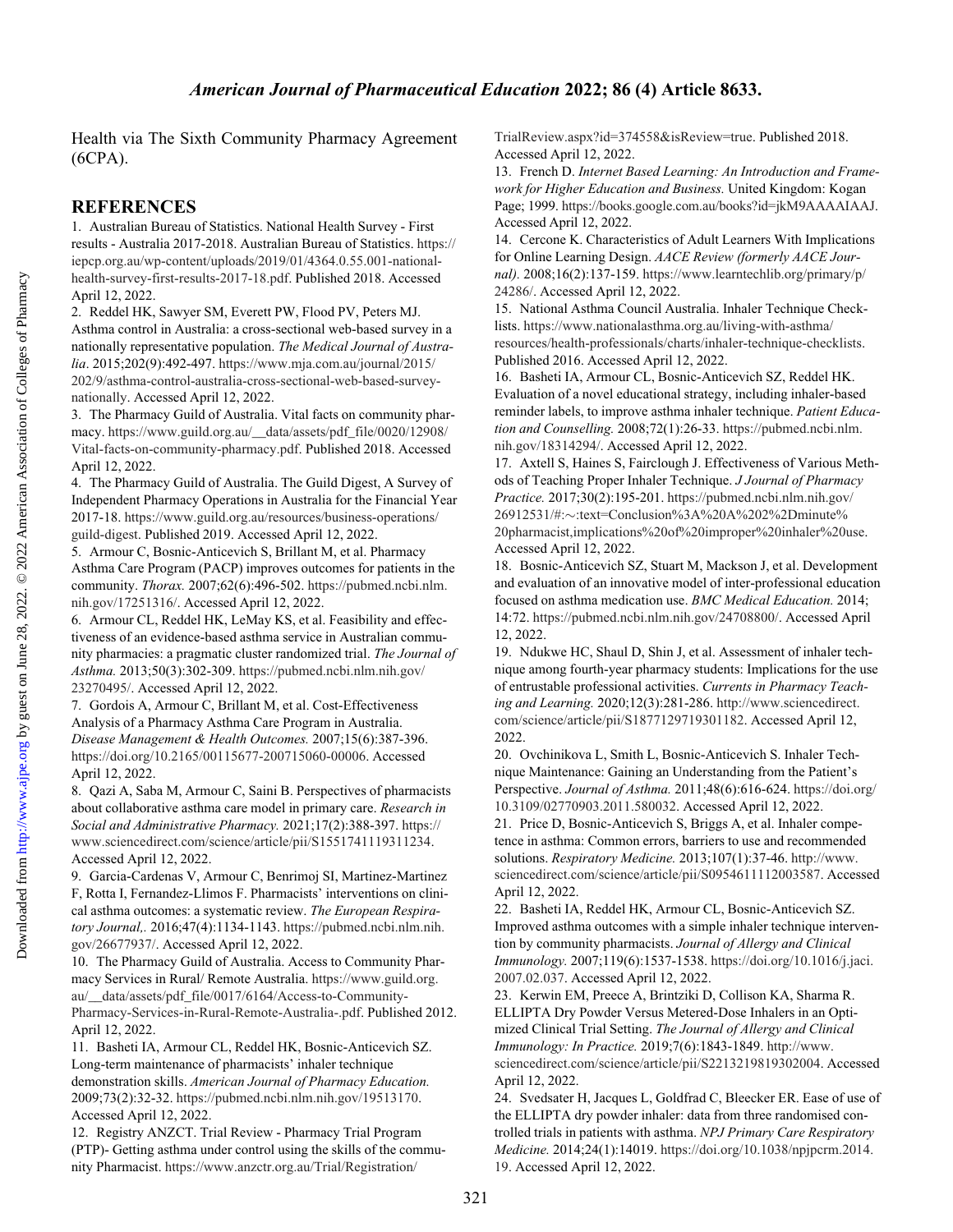<span id="page-9-0"></span>25. Van der Palen J, Thomas M, Chrystyn H, et al. A randomised open-label cross-over study of inhaler errors, preference and time to achieve correct inhaler use in patients with COPD or asthma: comparison of ELLIPTA with other inhaler devices. NPJ Primary Care Respiratory Medicine. 2016;26(1):16079. [https://doi.org/10.1038/](https://doi.org/10.1038/npjpcrm.2016.79) [npjpcrm.2016.79](https://doi.org/10.1038/npjpcrm.2016.79). Accessed April 12, 2022.

26. Bosnic-Anticevich SZ, Stuart M, Mackson J, et al. Development and evaluation of an innovative model of inter-professional education focused on asthma medication use. BMC Medical Education. 2014; 14(1):72. <https://doi.org/10.1186/1472-6920-14-72>. Accessed April 12, 2022.

27. Price D, Keininger DL, Viswanad B, Gasser M, Walda S, Gutzwiller FS. Factors associated with appropriate inhaler use in patients with COPD - lessons from the REAL survey. International Journal of Chronic Obstructive Pulmonary Disorder. 2018;13:695-702. <https://pubmed.ncbi.nlm.nih.gov/29520137>. Accessed April 12, 2022.

28. Tan R, Cvetkovski B, Kritikos V, et al. The Burden of Rhinitis and the Impact of Medication Management within the Community Pharmacy Setting. The Journal of Allergy and Clinical Immunology: In Practice. 2018;6(5):1717-1725. [https://pubmed.ncbi.nlm.nih.gov/](https://pubmed.ncbi.nlm.nih.gov/29606639/) [29606639/](https://pubmed.ncbi.nlm.nih.gov/29606639/). Accessed April 12, 2022.

|  |  |  | Appendix 1. Post-trial Qualitative Feedback Provided by Pharmacists Who Delivered the Pharmacy Asthma Service |  |
|--|--|--|---------------------------------------------------------------------------------------------------------------|--|
|--|--|--|---------------------------------------------------------------------------------------------------------------|--|

| Component | <b>Comments</b>                                                                                                                                                                                                                                                                                                                                                                                                                                                                                                                                                                                                                                                                                                                                                                                                                                                                                                                                                                                                                                                                                                                                                                                                                                                                                                                 |
|-----------|---------------------------------------------------------------------------------------------------------------------------------------------------------------------------------------------------------------------------------------------------------------------------------------------------------------------------------------------------------------------------------------------------------------------------------------------------------------------------------------------------------------------------------------------------------------------------------------------------------------------------------------------------------------------------------------------------------------------------------------------------------------------------------------------------------------------------------------------------------------------------------------------------------------------------------------------------------------------------------------------------------------------------------------------------------------------------------------------------------------------------------------------------------------------------------------------------------------------------------------------------------------------------------------------------------------------------------|
| Content   | Online education modules<br>"I felt really empowered with it [online education modules]  I thought that it was very<br>detailed. It's probably what made it time-consuming, but at the same time it really forced<br>you to get these things done right."<br>"At least four hours' training. It wasn't like just one hour or whatnot  Quite lengthy. But<br>I did it for my CPD anyway."<br>" there was quite a bit that you did in the training, so it was remembering points, you<br>know, that were relevant to that patient as you sat there."<br>Skills review                                                                                                                                                                                                                                                                                                                                                                                                                                                                                                                                                                                                                                                                                                                                                             |
|           | "I learned a few things on how to use inhalers that I had forgotten over the years."<br>"Having to actually submit the videos of our counselling and inhaler technique was good,<br>because then you were having to actually show that you have the knowledge there."<br>" there probably would be more inhalers that people are using now that we didn't really<br>go through. I don't think we used the Respimat. I'm not sure if she [pharmacist] showed<br>us that, so probably just updating the inhalers that we'd be demonstrating."                                                                                                                                                                                                                                                                                                                                                                                                                                                                                                                                                                                                                                                                                                                                                                                     |
| Efficacy  | Online education modules<br>"Training was terrific, really good, really made me feel confident"<br>"[online education modules] helped get me up to speed with all the latest information on<br>asthma So obviously helps when I'm counselling new patients, and people that might<br>not necessarily be covered under the study benefit as well."<br>" they actually had videos on how – the pharmacist doing the consult. I actually found<br>that really helpful because that gave me guidance of what to do."<br>"I have to admit, like at first they were a bit boring  but I guess if you made it more like<br>upbeat and that sort of stuff, you would feel - you could model that  You wouldn't<br>want to watch that, and you wouldn't feel inspired, but if you watch something a little bit<br>more lively, be more inspired."<br>"One of the ladies had quite poor asthma control, but she hadn't made that link with the<br>allergic rhinitis, and to be honest, I don't think I had until I had had the training with you<br>guys  Anyway, it improved, obviously, her allergic rhinitis, but her asthma actually<br>improved out of sight as well."<br>"I do feel that probably the allergic rhinitis module seemed to be $-$ well, for most our<br>patients, a little on the unnecessary side."<br>Skills review |
|           | "I thought that was a nice verification process [skills assessment and review], because you<br>can think you're doing something right and not be doing it right."<br>"I think uploading the videos and then getting that feedback was really good. That probably<br>was the most worthwhile part of it."                                                                                                                                                                                                                                                                                                                                                                                                                                                                                                                                                                                                                                                                                                                                                                                                                                                                                                                                                                                                                        |